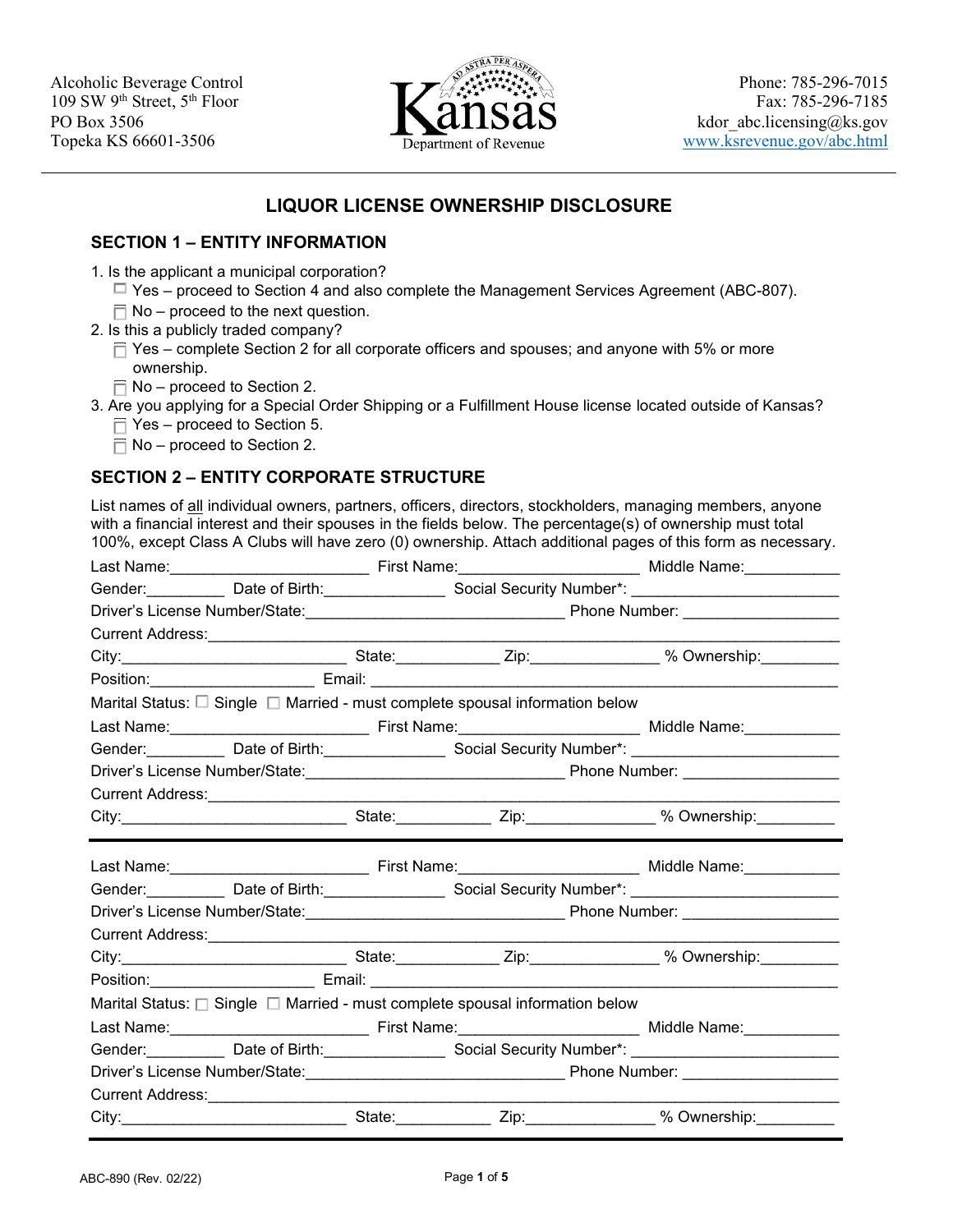

| Gender: Date of Birth: Secial Security Number*: Containment and District Contains a District Contains and District<br>Marital Status: $\square$ Single $\overline{\square}$ Married - must complete spousal information below<br>Gender: Date of Birth: Secial Security Number*: Containment Contains and District Contains and District Contain<br>Gender: <b>Manual Contract Dealer of Birth: Manual Security Number*: Manual Contract Contract Dealer Contract Contract Dealer Contract Contract Dealer Contract Dealer Contract Dealer Contract Dealer Contract Dealer Contr</b><br>Current Address: <u>Carrier and Current Address:</u><br>Marital Status: $\Box$ Single $\Box$ Married - must complete spousal information below<br>Gender:______________Date of Birth:______________________Social Security Number*: ____________________________<br>Current Address: <u>Carrier and Current Address:</u><br><u> 1990 - Johann Barbara, martx</u><br>City: City: City: Culture Communication of the State: City: City: City: City: Culture of the State: City: City<br>Last Name: <u>New York: Name: Name: Name: Niddle Name: Niddle Name: Niddle Name: Niddle Name: Niddle Name: Niddle Name: Niddle Name: Niddle Name: Niddle Name: Niddle Name: Niddle Name: Niddle Name: Niddle Name: Niddle Name: </u><br>Gender: Date of Birth: Secret 20 Social Security Number*: Containment Containing the Date of Birth:<br>Marital Status: $\square$ Single $\square$ Married - must complete spousal information below<br>Gender: Date of Birth: Secial Security Number*: Containment Containing the Date of Birth: | Fax: 785-296-7185<br>kdor abc.licensing@ks.gov<br>www.ksrevenue.gov/abc.html |  |
|------------------------------------------------------------------------------------------------------------------------------------------------------------------------------------------------------------------------------------------------------------------------------------------------------------------------------------------------------------------------------------------------------------------------------------------------------------------------------------------------------------------------------------------------------------------------------------------------------------------------------------------------------------------------------------------------------------------------------------------------------------------------------------------------------------------------------------------------------------------------------------------------------------------------------------------------------------------------------------------------------------------------------------------------------------------------------------------------------------------------------------------------------------------------------------------------------------------------------------------------------------------------------------------------------------------------------------------------------------------------------------------------------------------------------------------------------------------------------------------------------------------------------------------------------------------------------------------------------------------------|------------------------------------------------------------------------------|--|
|                                                                                                                                                                                                                                                                                                                                                                                                                                                                                                                                                                                                                                                                                                                                                                                                                                                                                                                                                                                                                                                                                                                                                                                                                                                                                                                                                                                                                                                                                                                                                                                                                        |                                                                              |  |
|                                                                                                                                                                                                                                                                                                                                                                                                                                                                                                                                                                                                                                                                                                                                                                                                                                                                                                                                                                                                                                                                                                                                                                                                                                                                                                                                                                                                                                                                                                                                                                                                                        |                                                                              |  |
|                                                                                                                                                                                                                                                                                                                                                                                                                                                                                                                                                                                                                                                                                                                                                                                                                                                                                                                                                                                                                                                                                                                                                                                                                                                                                                                                                                                                                                                                                                                                                                                                                        |                                                                              |  |
|                                                                                                                                                                                                                                                                                                                                                                                                                                                                                                                                                                                                                                                                                                                                                                                                                                                                                                                                                                                                                                                                                                                                                                                                                                                                                                                                                                                                                                                                                                                                                                                                                        |                                                                              |  |
|                                                                                                                                                                                                                                                                                                                                                                                                                                                                                                                                                                                                                                                                                                                                                                                                                                                                                                                                                                                                                                                                                                                                                                                                                                                                                                                                                                                                                                                                                                                                                                                                                        |                                                                              |  |
|                                                                                                                                                                                                                                                                                                                                                                                                                                                                                                                                                                                                                                                                                                                                                                                                                                                                                                                                                                                                                                                                                                                                                                                                                                                                                                                                                                                                                                                                                                                                                                                                                        |                                                                              |  |
|                                                                                                                                                                                                                                                                                                                                                                                                                                                                                                                                                                                                                                                                                                                                                                                                                                                                                                                                                                                                                                                                                                                                                                                                                                                                                                                                                                                                                                                                                                                                                                                                                        |                                                                              |  |
|                                                                                                                                                                                                                                                                                                                                                                                                                                                                                                                                                                                                                                                                                                                                                                                                                                                                                                                                                                                                                                                                                                                                                                                                                                                                                                                                                                                                                                                                                                                                                                                                                        |                                                                              |  |
|                                                                                                                                                                                                                                                                                                                                                                                                                                                                                                                                                                                                                                                                                                                                                                                                                                                                                                                                                                                                                                                                                                                                                                                                                                                                                                                                                                                                                                                                                                                                                                                                                        |                                                                              |  |
|                                                                                                                                                                                                                                                                                                                                                                                                                                                                                                                                                                                                                                                                                                                                                                                                                                                                                                                                                                                                                                                                                                                                                                                                                                                                                                                                                                                                                                                                                                                                                                                                                        |                                                                              |  |
|                                                                                                                                                                                                                                                                                                                                                                                                                                                                                                                                                                                                                                                                                                                                                                                                                                                                                                                                                                                                                                                                                                                                                                                                                                                                                                                                                                                                                                                                                                                                                                                                                        |                                                                              |  |
|                                                                                                                                                                                                                                                                                                                                                                                                                                                                                                                                                                                                                                                                                                                                                                                                                                                                                                                                                                                                                                                                                                                                                                                                                                                                                                                                                                                                                                                                                                                                                                                                                        |                                                                              |  |
|                                                                                                                                                                                                                                                                                                                                                                                                                                                                                                                                                                                                                                                                                                                                                                                                                                                                                                                                                                                                                                                                                                                                                                                                                                                                                                                                                                                                                                                                                                                                                                                                                        |                                                                              |  |
|                                                                                                                                                                                                                                                                                                                                                                                                                                                                                                                                                                                                                                                                                                                                                                                                                                                                                                                                                                                                                                                                                                                                                                                                                                                                                                                                                                                                                                                                                                                                                                                                                        |                                                                              |  |
|                                                                                                                                                                                                                                                                                                                                                                                                                                                                                                                                                                                                                                                                                                                                                                                                                                                                                                                                                                                                                                                                                                                                                                                                                                                                                                                                                                                                                                                                                                                                                                                                                        |                                                                              |  |
|                                                                                                                                                                                                                                                                                                                                                                                                                                                                                                                                                                                                                                                                                                                                                                                                                                                                                                                                                                                                                                                                                                                                                                                                                                                                                                                                                                                                                                                                                                                                                                                                                        |                                                                              |  |
|                                                                                                                                                                                                                                                                                                                                                                                                                                                                                                                                                                                                                                                                                                                                                                                                                                                                                                                                                                                                                                                                                                                                                                                                                                                                                                                                                                                                                                                                                                                                                                                                                        |                                                                              |  |
|                                                                                                                                                                                                                                                                                                                                                                                                                                                                                                                                                                                                                                                                                                                                                                                                                                                                                                                                                                                                                                                                                                                                                                                                                                                                                                                                                                                                                                                                                                                                                                                                                        |                                                                              |  |
|                                                                                                                                                                                                                                                                                                                                                                                                                                                                                                                                                                                                                                                                                                                                                                                                                                                                                                                                                                                                                                                                                                                                                                                                                                                                                                                                                                                                                                                                                                                                                                                                                        |                                                                              |  |
|                                                                                                                                                                                                                                                                                                                                                                                                                                                                                                                                                                                                                                                                                                                                                                                                                                                                                                                                                                                                                                                                                                                                                                                                                                                                                                                                                                                                                                                                                                                                                                                                                        |                                                                              |  |
|                                                                                                                                                                                                                                                                                                                                                                                                                                                                                                                                                                                                                                                                                                                                                                                                                                                                                                                                                                                                                                                                                                                                                                                                                                                                                                                                                                                                                                                                                                                                                                                                                        |                                                                              |  |
|                                                                                                                                                                                                                                                                                                                                                                                                                                                                                                                                                                                                                                                                                                                                                                                                                                                                                                                                                                                                                                                                                                                                                                                                                                                                                                                                                                                                                                                                                                                                                                                                                        |                                                                              |  |
|                                                                                                                                                                                                                                                                                                                                                                                                                                                                                                                                                                                                                                                                                                                                                                                                                                                                                                                                                                                                                                                                                                                                                                                                                                                                                                                                                                                                                                                                                                                                                                                                                        |                                                                              |  |
|                                                                                                                                                                                                                                                                                                                                                                                                                                                                                                                                                                                                                                                                                                                                                                                                                                                                                                                                                                                                                                                                                                                                                                                                                                                                                                                                                                                                                                                                                                                                                                                                                        |                                                                              |  |
|                                                                                                                                                                                                                                                                                                                                                                                                                                                                                                                                                                                                                                                                                                                                                                                                                                                                                                                                                                                                                                                                                                                                                                                                                                                                                                                                                                                                                                                                                                                                                                                                                        |                                                                              |  |
|                                                                                                                                                                                                                                                                                                                                                                                                                                                                                                                                                                                                                                                                                                                                                                                                                                                                                                                                                                                                                                                                                                                                                                                                                                                                                                                                                                                                                                                                                                                                                                                                                        |                                                                              |  |
|                                                                                                                                                                                                                                                                                                                                                                                                                                                                                                                                                                                                                                                                                                                                                                                                                                                                                                                                                                                                                                                                                                                                                                                                                                                                                                                                                                                                                                                                                                                                                                                                                        |                                                                              |  |
|                                                                                                                                                                                                                                                                                                                                                                                                                                                                                                                                                                                                                                                                                                                                                                                                                                                                                                                                                                                                                                                                                                                                                                                                                                                                                                                                                                                                                                                                                                                                                                                                                        |                                                                              |  |
|                                                                                                                                                                                                                                                                                                                                                                                                                                                                                                                                                                                                                                                                                                                                                                                                                                                                                                                                                                                                                                                                                                                                                                                                                                                                                                                                                                                                                                                                                                                                                                                                                        |                                                                              |  |
|                                                                                                                                                                                                                                                                                                                                                                                                                                                                                                                                                                                                                                                                                                                                                                                                                                                                                                                                                                                                                                                                                                                                                                                                                                                                                                                                                                                                                                                                                                                                                                                                                        |                                                                              |  |
|                                                                                                                                                                                                                                                                                                                                                                                                                                                                                                                                                                                                                                                                                                                                                                                                                                                                                                                                                                                                                                                                                                                                                                                                                                                                                                                                                                                                                                                                                                                                                                                                                        |                                                                              |  |
|                                                                                                                                                                                                                                                                                                                                                                                                                                                                                                                                                                                                                                                                                                                                                                                                                                                                                                                                                                                                                                                                                                                                                                                                                                                                                                                                                                                                                                                                                                                                                                                                                        |                                                                              |  |
|                                                                                                                                                                                                                                                                                                                                                                                                                                                                                                                                                                                                                                                                                                                                                                                                                                                                                                                                                                                                                                                                                                                                                                                                                                                                                                                                                                                                                                                                                                                                                                                                                        |                                                                              |  |
|                                                                                                                                                                                                                                                                                                                                                                                                                                                                                                                                                                                                                                                                                                                                                                                                                                                                                                                                                                                                                                                                                                                                                                                                                                                                                                                                                                                                                                                                                                                                                                                                                        |                                                                              |  |
|                                                                                                                                                                                                                                                                                                                                                                                                                                                                                                                                                                                                                                                                                                                                                                                                                                                                                                                                                                                                                                                                                                                                                                                                                                                                                                                                                                                                                                                                                                                                                                                                                        |                                                                              |  |
|                                                                                                                                                                                                                                                                                                                                                                                                                                                                                                                                                                                                                                                                                                                                                                                                                                                                                                                                                                                                                                                                                                                                                                                                                                                                                                                                                                                                                                                                                                                                                                                                                        |                                                                              |  |
|                                                                                                                                                                                                                                                                                                                                                                                                                                                                                                                                                                                                                                                                                                                                                                                                                                                                                                                                                                                                                                                                                                                                                                                                                                                                                                                                                                                                                                                                                                                                                                                                                        |                                                                              |  |
| City:__________________________________State:_______________Zip:_________________% Ownership:____________                                                                                                                                                                                                                                                                                                                                                                                                                                                                                                                                                                                                                                                                                                                                                                                                                                                                                                                                                                                                                                                                                                                                                                                                                                                                                                                                                                                                                                                                                                              |                                                                              |  |

 \*Social Security Number – Under the Federal Privacy Act, disclosure of a social security number in this application is voluntary. If no social  $\overline{a}$  Taxation and/or the Kansas Department for Children and Families (DCF) for child support enforcement purposes. security number is disclosed, a state issued driver's license number or government issued identification card number must be provided. Pursuant to K.S.A. 39-758 and 74-139, and amendments thereto, any social security number provided may be disclosed to the Director of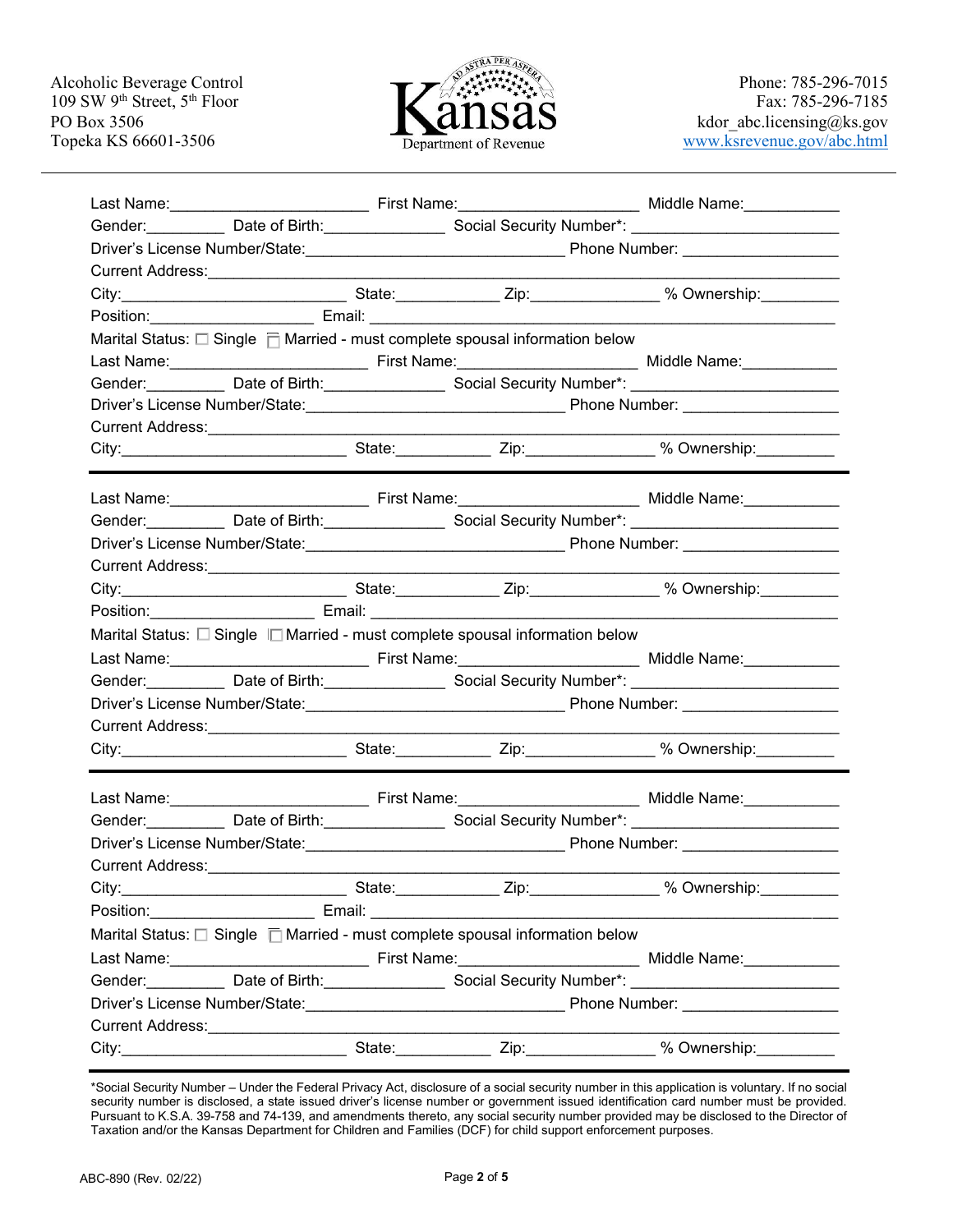

### **SECTION 3 – PARENT COMPANY**

| 2. List all corporations/companies with control of the entity applying. If multiple corporations/companies,<br>attach additional pages of this section as necessary.<br>3. List the corporate structure for the parent company listed above. Attach additional pages as necessary.<br>Gender: <b>Mate of Birth: Social Security Number*: Cander: Cander: Cander: Cander: Cander: Cander: Cander: Cander: Cander: Cander: Cander: Cander: Cander: Cander: Cander: Cander: Cander: Cander: Cander: Cander: Cander:</b><br>City:___________________________________State:_______________Zip:________________% Ownership:____________<br>Marital Status: $\square$ Single $\overline{\square}$ Married - must complete spousal information below<br>Gender: Date of Birth: Social Security Number*: Containment Containing the Date of Birth:<br>City:__________________________________State:_______________Zip:_________________% Ownership:____________<br>Gender: Date of Birth: Summan Social Security Number*: Communication Cender:<br>City:___________________________________State:_______________Zip:_________________% Ownership:___________<br>Marital Status: □ Single □ Married - must complete spousal information below<br>Last Name: Case of Last Name: Case of Last Name: Case of Middle Name: Case of Middle Name: Case of Middle Name<br>Gender: <b>Manual Contract Contract Contract Contract Contract Contract Contract Contract Contract Contract Contract Contract Contract Contract Contract Contract Contract Contract Contract Contract Contract Contract Contract</b><br>Current Address: 2008 2009 2010 2020 2021 2022 2023 2024 2022 2022 2023 2024 2022 2023 2024 2022 2023 2024 20<br>City:_________________________________State:_______________Zip:_________________% Ownership:_____________ | 1. Is the entity applying controlled by another corporation/company?<br>$\Box$ Yes – Complete this section.<br>$\Box$ No – Proceed to Section 4. |  |  |  |
|-----------------------------------------------------------------------------------------------------------------------------------------------------------------------------------------------------------------------------------------------------------------------------------------------------------------------------------------------------------------------------------------------------------------------------------------------------------------------------------------------------------------------------------------------------------------------------------------------------------------------------------------------------------------------------------------------------------------------------------------------------------------------------------------------------------------------------------------------------------------------------------------------------------------------------------------------------------------------------------------------------------------------------------------------------------------------------------------------------------------------------------------------------------------------------------------------------------------------------------------------------------------------------------------------------------------------------------------------------------------------------------------------------------------------------------------------------------------------------------------------------------------------------------------------------------------------------------------------------------------------------------------------------------------------------------------------------------------------------------------------------------------------------------------------------------------------------|--------------------------------------------------------------------------------------------------------------------------------------------------|--|--|--|
|                                                                                                                                                                                                                                                                                                                                                                                                                                                                                                                                                                                                                                                                                                                                                                                                                                                                                                                                                                                                                                                                                                                                                                                                                                                                                                                                                                                                                                                                                                                                                                                                                                                                                                                                                                                                                             |                                                                                                                                                  |  |  |  |
|                                                                                                                                                                                                                                                                                                                                                                                                                                                                                                                                                                                                                                                                                                                                                                                                                                                                                                                                                                                                                                                                                                                                                                                                                                                                                                                                                                                                                                                                                                                                                                                                                                                                                                                                                                                                                             |                                                                                                                                                  |  |  |  |
|                                                                                                                                                                                                                                                                                                                                                                                                                                                                                                                                                                                                                                                                                                                                                                                                                                                                                                                                                                                                                                                                                                                                                                                                                                                                                                                                                                                                                                                                                                                                                                                                                                                                                                                                                                                                                             |                                                                                                                                                  |  |  |  |
|                                                                                                                                                                                                                                                                                                                                                                                                                                                                                                                                                                                                                                                                                                                                                                                                                                                                                                                                                                                                                                                                                                                                                                                                                                                                                                                                                                                                                                                                                                                                                                                                                                                                                                                                                                                                                             |                                                                                                                                                  |  |  |  |
|                                                                                                                                                                                                                                                                                                                                                                                                                                                                                                                                                                                                                                                                                                                                                                                                                                                                                                                                                                                                                                                                                                                                                                                                                                                                                                                                                                                                                                                                                                                                                                                                                                                                                                                                                                                                                             |                                                                                                                                                  |  |  |  |
|                                                                                                                                                                                                                                                                                                                                                                                                                                                                                                                                                                                                                                                                                                                                                                                                                                                                                                                                                                                                                                                                                                                                                                                                                                                                                                                                                                                                                                                                                                                                                                                                                                                                                                                                                                                                                             |                                                                                                                                                  |  |  |  |
|                                                                                                                                                                                                                                                                                                                                                                                                                                                                                                                                                                                                                                                                                                                                                                                                                                                                                                                                                                                                                                                                                                                                                                                                                                                                                                                                                                                                                                                                                                                                                                                                                                                                                                                                                                                                                             |                                                                                                                                                  |  |  |  |
|                                                                                                                                                                                                                                                                                                                                                                                                                                                                                                                                                                                                                                                                                                                                                                                                                                                                                                                                                                                                                                                                                                                                                                                                                                                                                                                                                                                                                                                                                                                                                                                                                                                                                                                                                                                                                             |                                                                                                                                                  |  |  |  |
|                                                                                                                                                                                                                                                                                                                                                                                                                                                                                                                                                                                                                                                                                                                                                                                                                                                                                                                                                                                                                                                                                                                                                                                                                                                                                                                                                                                                                                                                                                                                                                                                                                                                                                                                                                                                                             |                                                                                                                                                  |  |  |  |
|                                                                                                                                                                                                                                                                                                                                                                                                                                                                                                                                                                                                                                                                                                                                                                                                                                                                                                                                                                                                                                                                                                                                                                                                                                                                                                                                                                                                                                                                                                                                                                                                                                                                                                                                                                                                                             |                                                                                                                                                  |  |  |  |
|                                                                                                                                                                                                                                                                                                                                                                                                                                                                                                                                                                                                                                                                                                                                                                                                                                                                                                                                                                                                                                                                                                                                                                                                                                                                                                                                                                                                                                                                                                                                                                                                                                                                                                                                                                                                                             |                                                                                                                                                  |  |  |  |
|                                                                                                                                                                                                                                                                                                                                                                                                                                                                                                                                                                                                                                                                                                                                                                                                                                                                                                                                                                                                                                                                                                                                                                                                                                                                                                                                                                                                                                                                                                                                                                                                                                                                                                                                                                                                                             |                                                                                                                                                  |  |  |  |
|                                                                                                                                                                                                                                                                                                                                                                                                                                                                                                                                                                                                                                                                                                                                                                                                                                                                                                                                                                                                                                                                                                                                                                                                                                                                                                                                                                                                                                                                                                                                                                                                                                                                                                                                                                                                                             |                                                                                                                                                  |  |  |  |
|                                                                                                                                                                                                                                                                                                                                                                                                                                                                                                                                                                                                                                                                                                                                                                                                                                                                                                                                                                                                                                                                                                                                                                                                                                                                                                                                                                                                                                                                                                                                                                                                                                                                                                                                                                                                                             |                                                                                                                                                  |  |  |  |
|                                                                                                                                                                                                                                                                                                                                                                                                                                                                                                                                                                                                                                                                                                                                                                                                                                                                                                                                                                                                                                                                                                                                                                                                                                                                                                                                                                                                                                                                                                                                                                                                                                                                                                                                                                                                                             |                                                                                                                                                  |  |  |  |
|                                                                                                                                                                                                                                                                                                                                                                                                                                                                                                                                                                                                                                                                                                                                                                                                                                                                                                                                                                                                                                                                                                                                                                                                                                                                                                                                                                                                                                                                                                                                                                                                                                                                                                                                                                                                                             |                                                                                                                                                  |  |  |  |
|                                                                                                                                                                                                                                                                                                                                                                                                                                                                                                                                                                                                                                                                                                                                                                                                                                                                                                                                                                                                                                                                                                                                                                                                                                                                                                                                                                                                                                                                                                                                                                                                                                                                                                                                                                                                                             |                                                                                                                                                  |  |  |  |
|                                                                                                                                                                                                                                                                                                                                                                                                                                                                                                                                                                                                                                                                                                                                                                                                                                                                                                                                                                                                                                                                                                                                                                                                                                                                                                                                                                                                                                                                                                                                                                                                                                                                                                                                                                                                                             |                                                                                                                                                  |  |  |  |
|                                                                                                                                                                                                                                                                                                                                                                                                                                                                                                                                                                                                                                                                                                                                                                                                                                                                                                                                                                                                                                                                                                                                                                                                                                                                                                                                                                                                                                                                                                                                                                                                                                                                                                                                                                                                                             |                                                                                                                                                  |  |  |  |
|                                                                                                                                                                                                                                                                                                                                                                                                                                                                                                                                                                                                                                                                                                                                                                                                                                                                                                                                                                                                                                                                                                                                                                                                                                                                                                                                                                                                                                                                                                                                                                                                                                                                                                                                                                                                                             |                                                                                                                                                  |  |  |  |
|                                                                                                                                                                                                                                                                                                                                                                                                                                                                                                                                                                                                                                                                                                                                                                                                                                                                                                                                                                                                                                                                                                                                                                                                                                                                                                                                                                                                                                                                                                                                                                                                                                                                                                                                                                                                                             |                                                                                                                                                  |  |  |  |
|                                                                                                                                                                                                                                                                                                                                                                                                                                                                                                                                                                                                                                                                                                                                                                                                                                                                                                                                                                                                                                                                                                                                                                                                                                                                                                                                                                                                                                                                                                                                                                                                                                                                                                                                                                                                                             |                                                                                                                                                  |  |  |  |
|                                                                                                                                                                                                                                                                                                                                                                                                                                                                                                                                                                                                                                                                                                                                                                                                                                                                                                                                                                                                                                                                                                                                                                                                                                                                                                                                                                                                                                                                                                                                                                                                                                                                                                                                                                                                                             |                                                                                                                                                  |  |  |  |
|                                                                                                                                                                                                                                                                                                                                                                                                                                                                                                                                                                                                                                                                                                                                                                                                                                                                                                                                                                                                                                                                                                                                                                                                                                                                                                                                                                                                                                                                                                                                                                                                                                                                                                                                                                                                                             |                                                                                                                                                  |  |  |  |
|                                                                                                                                                                                                                                                                                                                                                                                                                                                                                                                                                                                                                                                                                                                                                                                                                                                                                                                                                                                                                                                                                                                                                                                                                                                                                                                                                                                                                                                                                                                                                                                                                                                                                                                                                                                                                             |                                                                                                                                                  |  |  |  |
|                                                                                                                                                                                                                                                                                                                                                                                                                                                                                                                                                                                                                                                                                                                                                                                                                                                                                                                                                                                                                                                                                                                                                                                                                                                                                                                                                                                                                                                                                                                                                                                                                                                                                                                                                                                                                             |                                                                                                                                                  |  |  |  |
|                                                                                                                                                                                                                                                                                                                                                                                                                                                                                                                                                                                                                                                                                                                                                                                                                                                                                                                                                                                                                                                                                                                                                                                                                                                                                                                                                                                                                                                                                                                                                                                                                                                                                                                                                                                                                             |                                                                                                                                                  |  |  |  |
|                                                                                                                                                                                                                                                                                                                                                                                                                                                                                                                                                                                                                                                                                                                                                                                                                                                                                                                                                                                                                                                                                                                                                                                                                                                                                                                                                                                                                                                                                                                                                                                                                                                                                                                                                                                                                             |                                                                                                                                                  |  |  |  |
|                                                                                                                                                                                                                                                                                                                                                                                                                                                                                                                                                                                                                                                                                                                                                                                                                                                                                                                                                                                                                                                                                                                                                                                                                                                                                                                                                                                                                                                                                                                                                                                                                                                                                                                                                                                                                             |                                                                                                                                                  |  |  |  |
|                                                                                                                                                                                                                                                                                                                                                                                                                                                                                                                                                                                                                                                                                                                                                                                                                                                                                                                                                                                                                                                                                                                                                                                                                                                                                                                                                                                                                                                                                                                                                                                                                                                                                                                                                                                                                             |                                                                                                                                                  |  |  |  |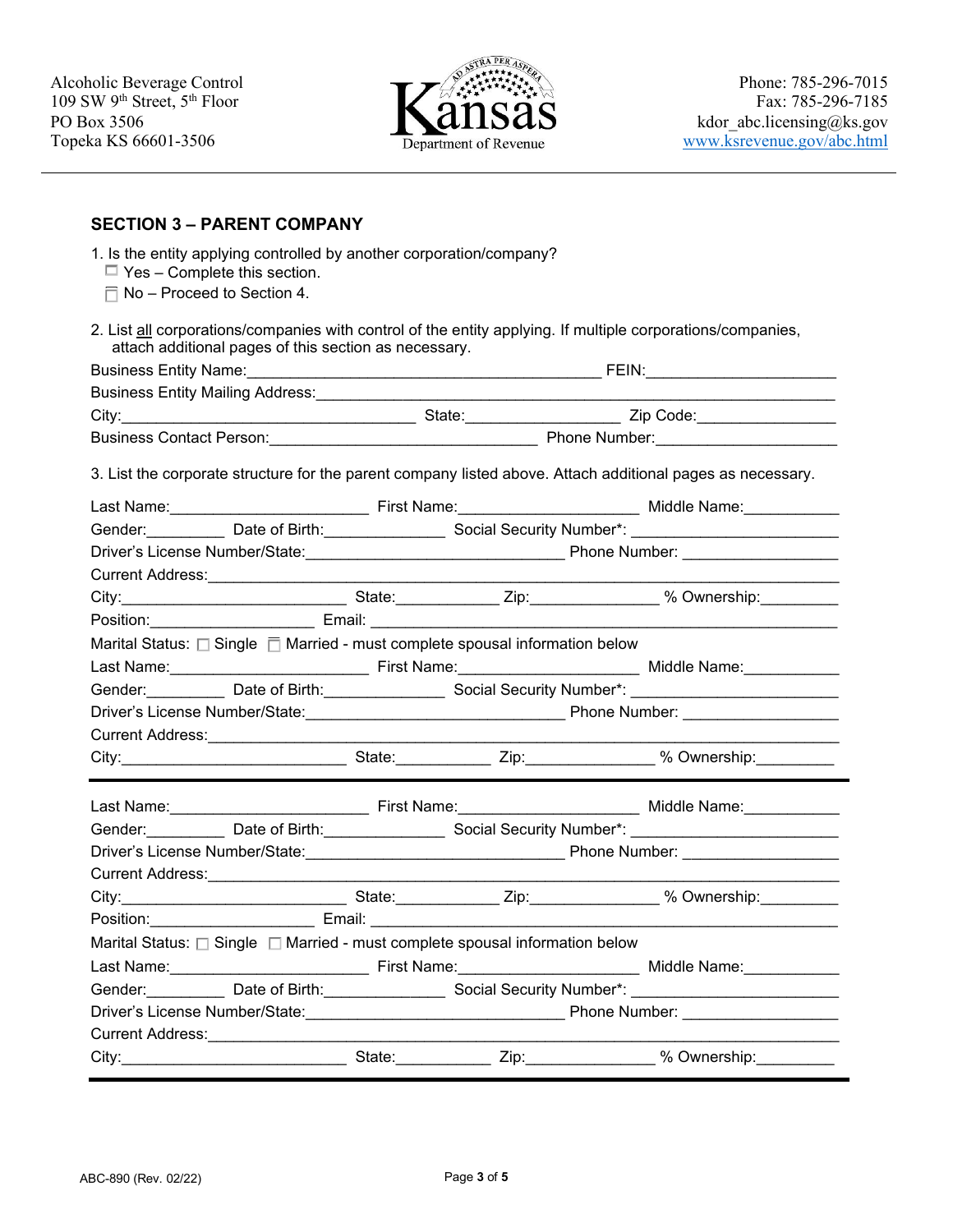

| First Name: Middle Name: Middle Name:                                                                                                                                                                                          |
|--------------------------------------------------------------------------------------------------------------------------------------------------------------------------------------------------------------------------------|
| Gender:____________Date of Birth:__________________Social Security Number*: _______________________                                                                                                                            |
|                                                                                                                                                                                                                                |
|                                                                                                                                                                                                                                |
| City:_______________________________State:_____________Zip:_________________% Ownership:___________                                                                                                                            |
|                                                                                                                                                                                                                                |
|                                                                                                                                                                                                                                |
|                                                                                                                                                                                                                                |
| Gender: Date of Birth: Social Security Number*: Connection 2014                                                                                                                                                                |
|                                                                                                                                                                                                                                |
|                                                                                                                                                                                                                                |
| State: Zip: 7.1 Xip: 7.1 Xip: 7.1 Xip: 7.1 Xip: 7.1 Xip: 7.1 Xip: 7.1 Xip: 7.1 Xip: 7.1 Xip: 7.1 Xip: 7.1 Xip: 7.1 Xip: 7.1 Xip: 7.1 Xip: 7.1 Xip: 7.1 Xip: 7.1 Xip: 7.1 Xip: 7.1 Xip: 7.1 Xip: 7.1 Xip: 7.1 Xip: 7.1 Xip: 7.1 |
|                                                                                                                                                                                                                                |

#### **SECTION 4 – APPOINTMENT OF PROCESS AGENT WITH POWER OF ATTORNEY (Required for Corporations, LLCs and applicants who are not Kansas residents)**

 The Process Agent must be a Kansas resident, a United States citizen and meet the licensing qualifications for an individual owner. This person can be an owner or officer or any designated person the entity chooses. A process agent will receive services of process and exercise authority of the entity.

| Last Name: ____________________________                                                                                                                                                                                              |  |                                                                                        | First Name: _________________________________ Middle Name: ______________                                       |
|--------------------------------------------------------------------------------------------------------------------------------------------------------------------------------------------------------------------------------------|--|----------------------------------------------------------------------------------------|-----------------------------------------------------------------------------------------------------------------|
|                                                                                                                                                                                                                                      |  |                                                                                        | Gender: Date of Birth: Superson Social Security Number*: Connection Connection Connection Connection Connection |
|                                                                                                                                                                                                                                      |  |                                                                                        |                                                                                                                 |
| Current Address: <u>Communication of the Current Address of the Current Address of the Current Address of the Current Current Address of the Current Current Current Current Current Current Current Current Current Current Cur</u> |  |                                                                                        |                                                                                                                 |
|                                                                                                                                                                                                                                      |  | State: <b>Kansas</b>                                                                   |                                                                                                                 |
|                                                                                                                                                                                                                                      |  |                                                                                        |                                                                                                                 |
|                                                                                                                                                                                                                                      |  | Marital Status: $\Box$ Single $\Box$ Married - must complete spousal information below |                                                                                                                 |
|                                                                                                                                                                                                                                      |  |                                                                                        |                                                                                                                 |
|                                                                                                                                                                                                                                      |  |                                                                                        | Gender:___________ Date of Birth:_________________ Social Security Number*:________________________             |
|                                                                                                                                                                                                                                      |  |                                                                                        |                                                                                                                 |
|                                                                                                                                                                                                                                      |  |                                                                                        |                                                                                                                 |
|                                                                                                                                                                                                                                      |  |                                                                                        | City:_____________________________State:_____________Zip:____________% Ownership:__________________             |

\_\_\_\_\_\_\_\_\_\_\_\_\_\_\_\_\_\_\_\_\_\_\_\_\_\_\_\_\_\_\_\_\_\_\_\_\_\_\_\_\_\_\_\_\_ \_\_\_\_\_\_\_\_\_\_\_\_\_\_\_\_\_\_\_\_\_\_\_\_\_\_\_\_\_\_

Signature of Process Agent **Date** 

\_\_\_\_\_\_\_\_\_\_\_\_\_\_\_\_\_\_\_\_\_\_\_\_\_\_\_\_\_\_\_\_\_\_\_\_\_\_\_\_\_\_\_\_\_ Printed Name